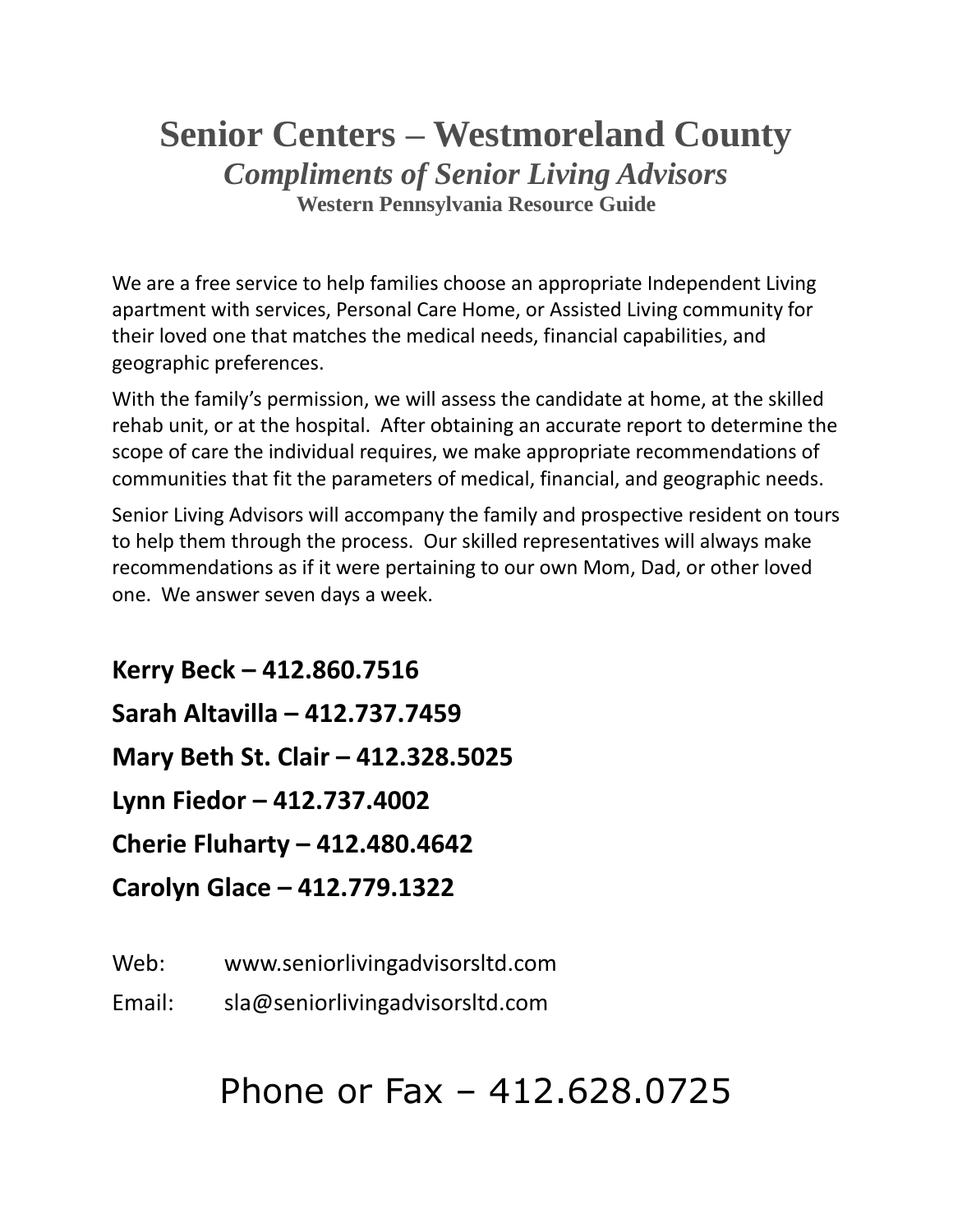In addition to providing a nutritious meal, centers offer social activities, a range of informative programs, creative arts, exercise, volunteer opportunities, community services, and other special events which are unique to individual centers.

- No charge to attend the center and activities funded through the Area Agency on Aging.
- Contributions may be requested for some activities.
- Special classes held at centers may have a fee.
- Come whenever you want, no minimum attendance required.

## **Senior Centers - Westmoreland County**

#### **Highview Acres**

**Community Center** Route 66 Apollo, PA 15613 (724) 335-8597 1st Friday monthly E-Mail: [ksmazur@comcast.net](mailto:ksmazur@comcast.net)

#### **Arnold Towers**

1531 Horne Boulevard, Arnold, PA 15068 (724) 337-1580 1st and 3rd Wednesday monthly E-Mail: [ksmazur@comcast.net](mailto:ksmazur@comcast.net)

## **Avonmore Senior Center**

458 Railroad Street Box 153 Avonmore, PA 15618 (724) 697-4014 Monday to Friday EMail: [avoncenter@comcast.net](mailto:avoncenter@comcast.net) Web Site: [www.freewebs.com/akvsc](http://www.freewebs.com/akvscc) [c](http://www.freewebs.com/akvscc)

## **Cloverleaf Estates**

200 Cloverleaf Circle, Delmont, PA 15626 (724) 468-4131 3rd Fridays E-Mail: [ksmazur@comcast.net](mailto:ksmazur@comcast.net)

#### **Derry Station**

200 W. Second Ave. Derry, PA 15627 (724) 574-4593 2nd Tues & 4th Wed E-Mail: [wmscinc@aol.com](mailto:wmscinc@aol.com)

## **East Vandergrift Senior Center**

400 McKinley Avenue East Vandergrift, PA 15629 (724) 568-2692 Monday to Friday E-Mail: [lwirtzconrad@comcast.net](mailto:lwirtzconrad@comcast.net) Web Site: [www.freewebs.com/akvsc](http://www.freewebs.com/akvscc) [c](http://www.freewebs.com/akvscc)

## **Export Satellite Center**

Italian American Club, 5930 Kennedy Avenue Export, PA 15632 (724) 327-9727 2nd and 4th Monday E-Mail: [ksmazur@comcast.net](mailto:ksmazur@comcast.net)

## **Hempfield Towers**

2500 South Grande Boulevard Greensburg, PA 15601 (724) 832-8914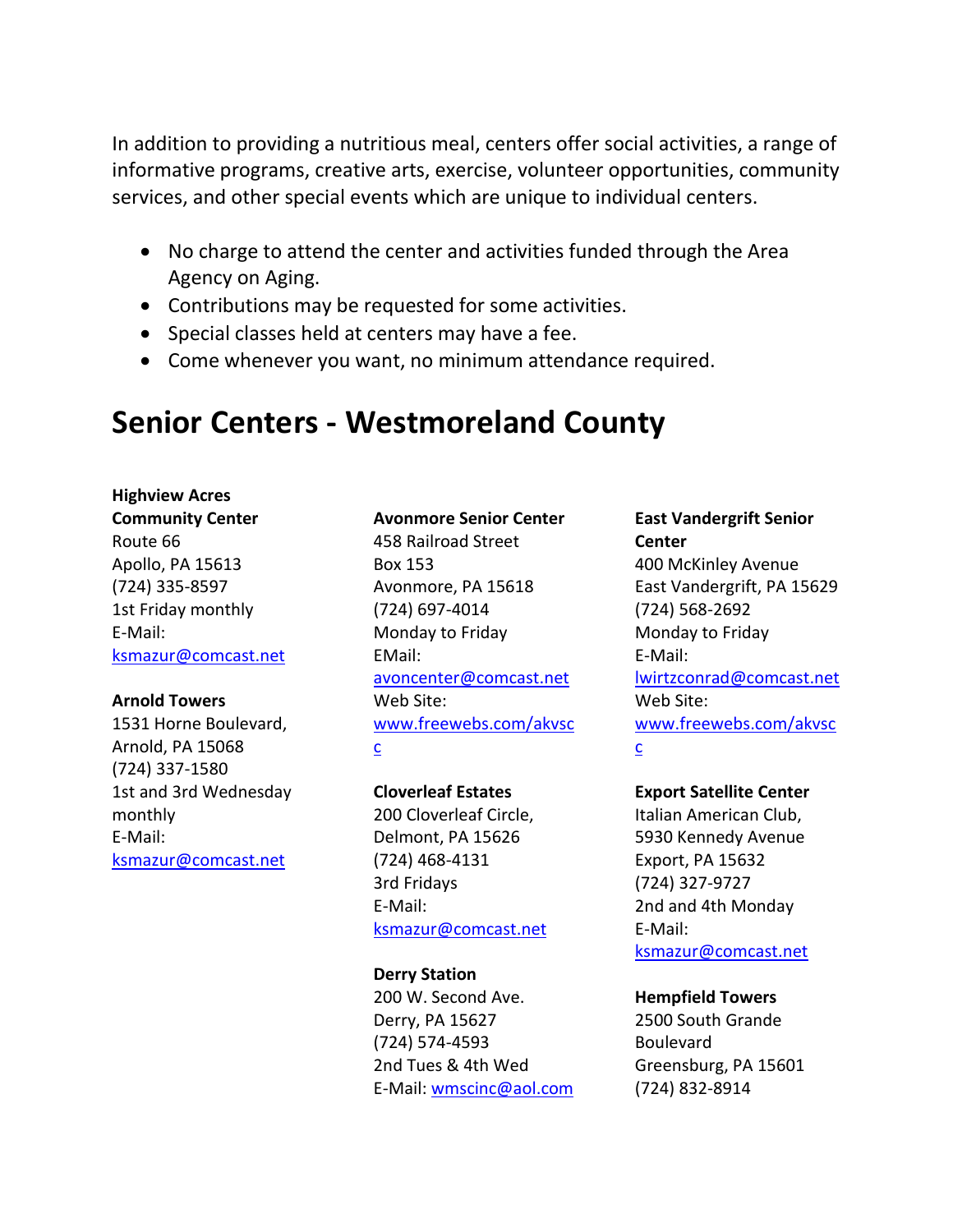#### 4th Thursday E-Mail: [ehales@lsswpa.org](mailto:ehales@lsswpa.org)

#### **McKenna Senior Center**

971 Old Salem Road, Greensburg, PA 15601 (724) 837-8832 Monday through Friday E-Mail: [klowstetter@lsswpa.org](mailto:klowstetter@lsswpa.org)

#### **Pershing Square**

209 West Third Street Greensburg, PA 15601 (724) 834-0950 2nd Thursday E-Mail: [ehales@lsswpa.org](mailto:ehales@lsswpa.org)

#### **Harrison City Methodist**

**Church** Route 130 Harrison City, PA 15636 (724) 837-4330 1st Tuesday E-Mail: [ehales@lsswpa.org](mailto:ehales@lsswpa.org)

#### **St. Barbara's Church**

Raymaley & Waugaman Roads Harrison City, PA 15636 (724) 744-7474 2nd Tuesdays E-Mail: [ehales@lsswpa.org](mailto:ehales@lsswpa.org)

#### **Herminie Senior Center**

c/o Fire Dept., 101 Sewickley Avenue Herminie, PA 15637 (724) 446-3282 Monday to Friday E-Mail: [hscc2@verizon.net](mailto:hscc2@verizon.net)

#### **Irwin Manor**

100 Western Avenue, Irwin, PA 15642 (724) 837-4330 3rd Thursday E-Mail: [ehales@lsswpa.org](mailto:ehales@lsswpa.org)

#### **Jeannette Manor**

South Fourth Street Jeannette, PA 15644 (724) 837-4330 4th Tuesday E-Mail: [ehales@lsswpa.org](mailto:ehales@lsswpa.org)

#### **Jeannette Senior Center**

211 Gaskill Street, Jeannette, PA 15644 (724) 527-3200 Monday to Friday E-Mail: [jscc21@verizon.net](mailto:jscc21@verizon.net)

#### **Latrobe Senior Center**

Fifth Ward School Building Avenue C Latrobe, PA 15650 (724) 539-0237 Monday to Friday E-Mail: latrobe senior center@co [mcast.net](mailto:latrobe_senior_center@comcast.net) Web Site: [www.greaterlatrobe.net/s](http://www.greaterlatrobe.net/seniorcenter) [eniorcenter](http://www.greaterlatrobe.net/seniorcenter)

#### **Loyalhanna Apartments**

1111 Jefferson Street, Latrobe, Pa. 15650 (724) 547-4593 3rd Wednesday E-Mail: [wmscinc@aol.com](mailto:wmscinc@aol.com)

#### **Allegheny Township**

136 Community Building Road Leechburg, PA 15696 (724) 842-4641 4th Wednesday E-Mail: [ksmazur@comcast.net](mailto:ksmazur@comcast.net)

### **Valley Senior Center of Ligonier**

135 Kalassay Drive Ligonier, PA 15658 (724) 238-7942 Mon-Fri E-Mail: [vscc@verizon.net](mailto:vscc@verizon.net)

#### **Lower Burrell Manor**

200 Sylvan Drive Lower Burrell, PA 15068 (724) 335-8597 Thursdays E-Mail: [ksmazur@comcast.net](mailto:ksmazur@comcast.net)

#### **Madison Firehall**

Firehouse Lane Madison, PA 15663 (724) 837-4330 4th Thursdays E-Mail: [ehales@lsswpa.org](mailto:ehales@lsswpa.org)

#### **Monessen Senior Center**

1925 Grand Boulevard, Monessen, PA 15062 (724) 684-6105 Monday to Friday E-Mail: [mscc1@comcast.net](mailto:mscc1@comcast.net)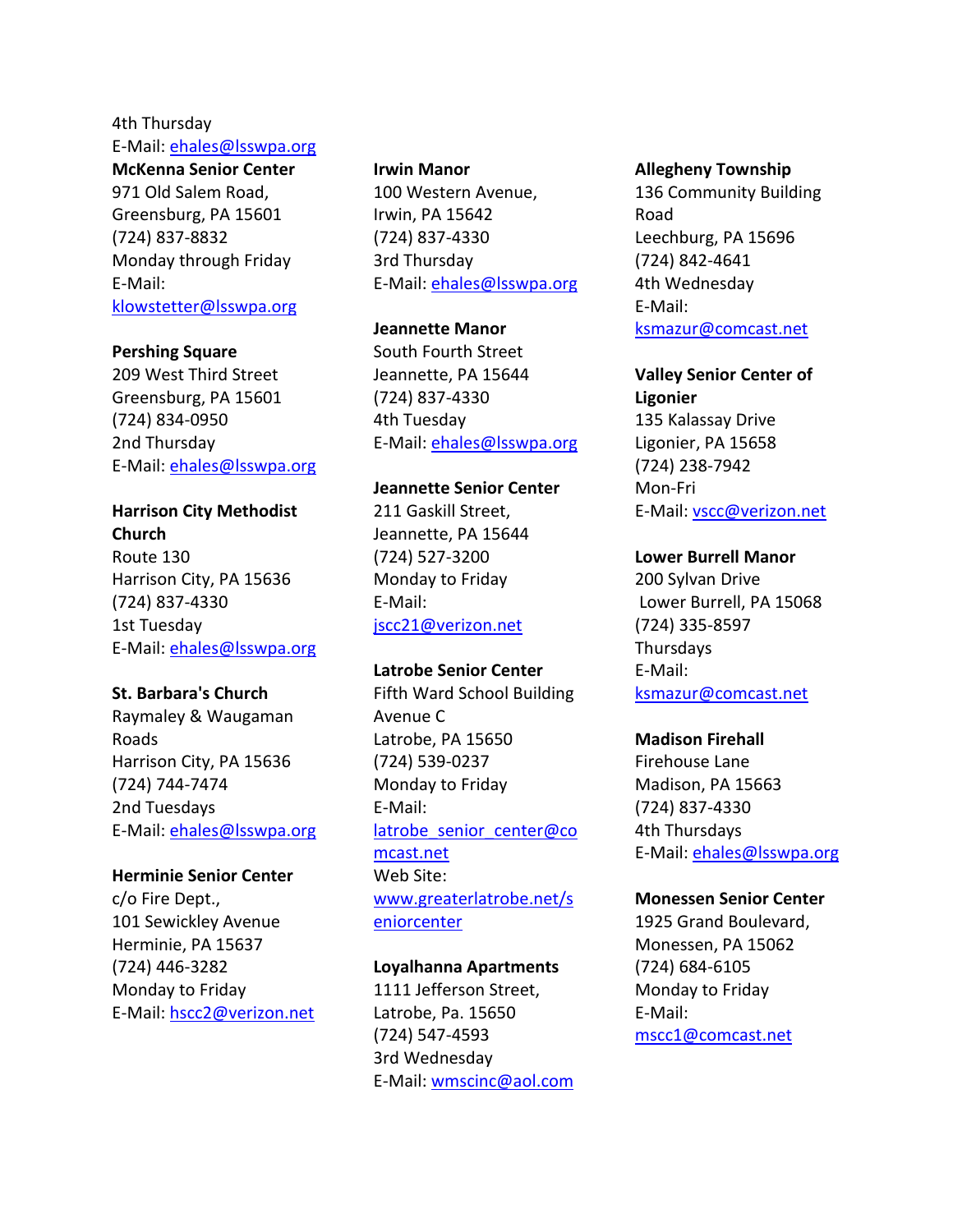## **Mt. Pleasant Senior Center** 424 Washington Street, Mt. Pleasant, PA 15666 (724) 547-4593 Monday to Friday E-Mail: [mpsczub@zoominternet.n](mailto:mpsczub@zoominternet.net) [et](mailto:mpsczub@zoominternet.net) Web Site: [www.greaterlatrobe.net/s](http://www.greaterlatrobe.net/seniorcenter) [eniorcenter](http://www.greaterlatrobe.net/seniorcenter)

## **Westmoreland County Retirees**

Twin Lakes Park Greensburg, PA 15601 (724) 837-9691 Annual Meetings E-Mail: [wmscinc@aol.com](mailto:wmscinc@aol.com)

### **Murrysville Village of Clover Ridge**

300 Ridge Circle Murrysville, PA 15668 (724) 335-8597 3rd Monday E-Mail: [ksmazur@comcast.net](mailto:ksmazur@comcast.net)

## **Murrysville Senior Center**

3091 Carson street, Murrysville, PA 15668 (724) 837-4330 3rd Wednesday E-Mail: [ehales@lsswpa.org](mailto:ehales@lsswpa.org)

## **New Alexandria Senior Center**

207 Main Street Community Center Building PO Box 144 New Alexandria, PA 15670 (724) 668-7055 Monday to Friday E-Mail: [jackiet116@windstream.n](mailto:jackiet116@windstream.net) [et](mailto:jackiet116@windstream.net)

## **New Florence Senior Center**

216 Ligonier Street P.O. Box 366 New Florence, PA 15944 724-235-2800 Monday through Friday E-Mail: [martybrowning03@comca](mailto:martybrowning03@comcast.net) [st.net](mailto:martybrowning03@comcast.net)

## **New Kensington Senior Center** 1039 Third Avenue New Kensington, PA 15068 724-335-8597 Monday through Friday E-Mail: [bdudek2@comcast.net](mailto:bdudek2@comcast.net) Web Site: [www.freewebs.com/akvsc](http://www.freewebs.com/akvscc)

[c](http://www.freewebs.com/akvscc)

## **Parnassus Manor**

325 Main Street, New Kensington, PA 15068 (724) 335-8597 2nd Wednesday E-Mail: [ksmazur@comcast.net](mailto:ksmazur@comcast.net)

#### **Scottdale Manor**

20 Pearl Street Scottdale, PA 15683 (724) 887-6100 3rd Tuesday E-Mail: [wmscinc@aol.com](mailto:wmscinc@aol.com)

#### **Scottdale Senior Citizens**

Scottdale Firehall 405 Porter Avenue, Scottdale, PA 15683 (724) 887-8200 1st and 4th Tuesday E-Mail: [wmscinc@aol.com](mailto:wmscinc@aol.com)

## **Slickville Civic**

**Organization** Main Street Slickville, PA 15684 (724) 468-4492 1st and 3rd Tuesdays E-Mail: [ksmazur@comcast.net](mailto:ksmazur@comcast.net)

## **Sutersville Community Center**

Fourth Street Sutersville, PA 15083 (724) 547-4593 1st and 3rd Thursdays E-Mail: [wmscinc@aol.com](mailto:wmscinc@aol.com)

#### **Trafford Manor**

534 Britton Avenue Trafford, PA 15085 (724) 837-4330 1st Thursday and 3rd Tuesday E-Mail: [ehales@lsswpa.org](mailto:ehales@lsswpa.org)